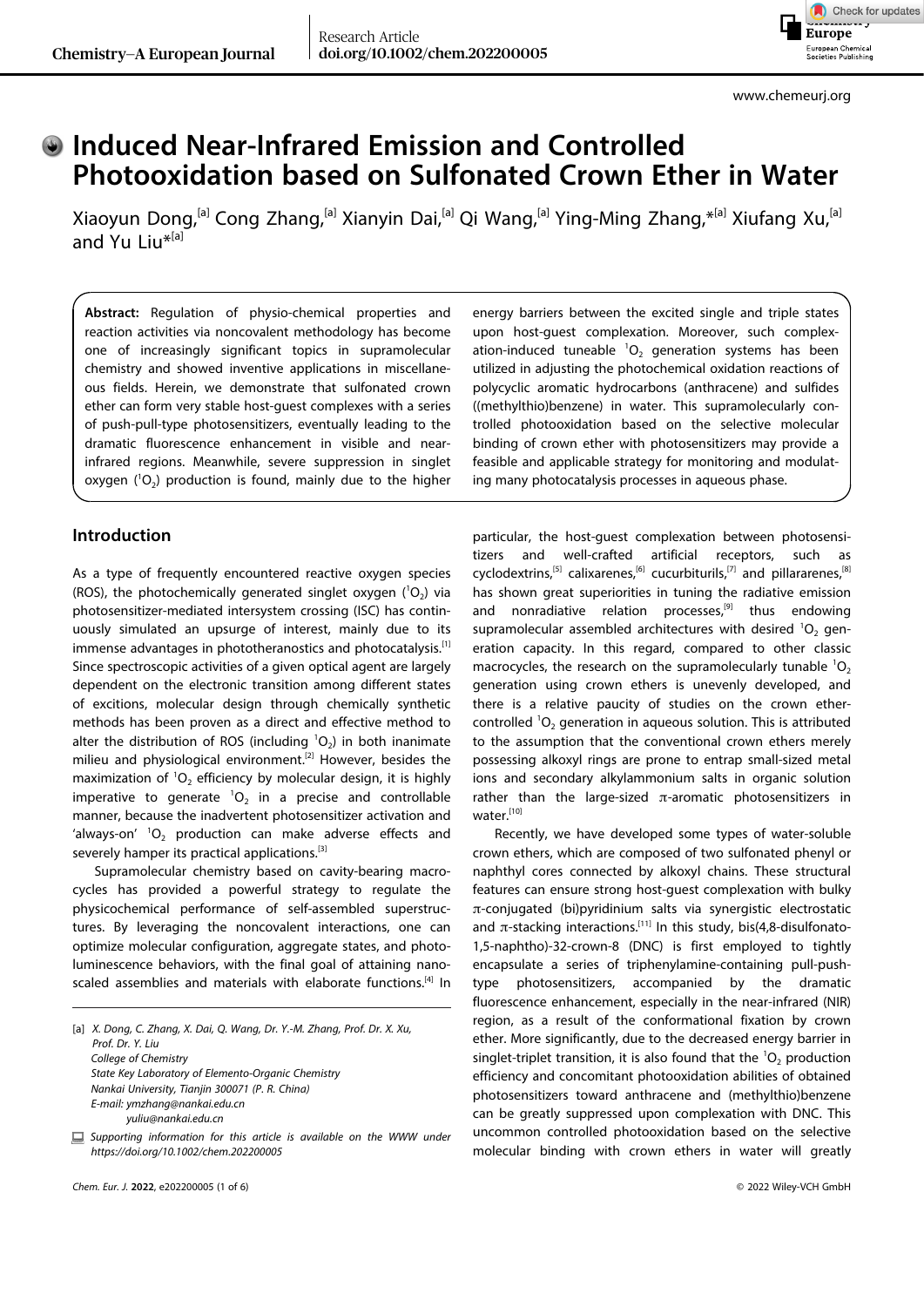



**Scheme 1.** Chemical structures of host and guest molecules, proton designation, and schematic illustration of the DNC-mediated  ${}^{1}O_{2}$  generation in water for the controlled photooxidation of anthracene and (methylthio)benzene.

extend the applicability of supramolecular methodology in the manipulation of photophysical dissipation pathways for optimal theranostic approaches and improved catalytic technology.

### **Results and Discussion**

The molecular binding behaviors between DNC and five pushpull-type molecules (G1-G5) for the controlled  ${}^{1}O_{2}$  production are illustrated in Scheme 1. The guest molecules G1 and G2 were synthesized by the Suzuki–Miyaura coupling reactions followed by the methylation of pyridyl group with iodomethane.<sup>[12]</sup> The guest molecules G3-G5 were synthesized by the Knoevenagel condensation of aldehyde-bearing triphenylamine with *N*-methyl pyridinium, benzothiazolium, and quinolinium salts, respectively (Figures S1–S3, Supporting Information).[13] Given that well-defined photosensitizers are believed as the indispensable components in achieving the  ${}^{1}O_{2}$ production with high yield, triphenylamine and *N*-methylated organic cations have been introduced as donor and acceptor groups, respectively, to adjust the whole  $\pi$ -conjugation and push-pull balance in these guest molecules (G2-G5). Next, the molecular binding behaviors in the ground state were investigated by the <sup>1</sup>H NMR titrations. As shown in Figure 1a, the pyridinium's  $H<sub>2-4</sub>$  protons in G2 underwent obvious downfield shift, whereas the remaining triphenylamine's  $H_{6-8}$  protons showed pronounced upshift upon host-guest complexation with DNC, accompanied by the broadening of DNC's resonance peaks, which is contributed to the strong mutual shielding



**Figure** 1. <sup>1</sup>H NMR spectra (400 MHz, D<sub>2</sub>O, 298 K) of (a) G2 and (c) G5 in the presence of DNC ([G2] = [G5] = [DNC] = 1.0×10<sup>-3</sup> M). Fluorescence spectral titration and  $K_a$  calculation (insert curves) of (b) G2 $\subseteq$ DNC and (d) G5 $\subseteq$ DNC complexation ([G2]=[G5]=1.0×10<sup>-5</sup> M, and [DNC]=0-1.8×10<sup>-5</sup> M).

*Chem. Eur. J.* **2022**, e202200005 (2 of 6) © 2022 Wiley-VCH GmbH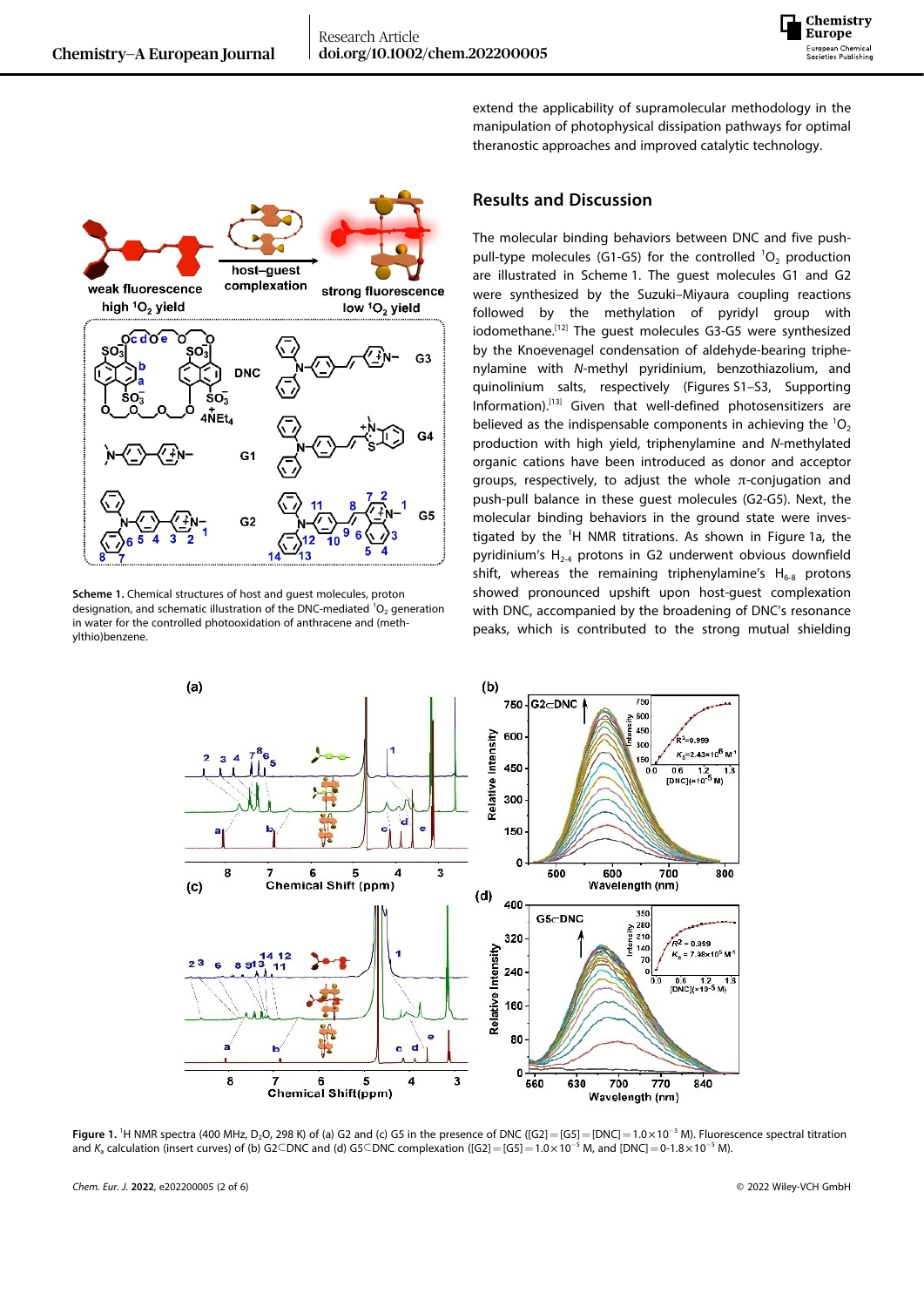effect between the naphthyl ring and the cationic backbone. Similarly, the proton signals of pyridinium and methyl groups of G5 (H<sub>1-3, 6</sub>) also showed large upfield shifts in the presence of DNC (Figure 1c). These results demonstrate that the sulfonated DNC is prone to encapsulate the pyridinium heads through the favorable  $\pi$ -stacking and electrostatic interactions.

Subsequently, the photophysical properties of these obtained inclusion complexes with DNC were preliminarily examined by fluorescence spectroscopy. As can be seen from Figure 1b, 1d, and Figures S4–S6 (Supporting Information), the fluorescence intensity of G1-G5 was dramatically enhanced upon addition of DNC, indicative of their close intermolecular communication in the excited state. In addition, the complexation-induced fluorescence enhancement could be conveniently distinguished by the naked eyes; that is, an equimolar mixture of sulfonated crown ether DNC with organic cations G1-G5 gave intense fluorescence emission from bright yellow to red upon exposure to light irradiation (Figure S7, Supporting Information). It is also noteworthy that despite of a slight hypochromatic shift, NIR fluorescence emission was eventually observed at 675 nm in the case of G5�DNC complexation (Figure 1b).

Next, the plot of fluorescence intensity changes against the molecular fraction gave an inflection point at 0.5, suggesting the 1:1 binding stoichiometry for the host-guest complexation (Figures S8-S11, Supporting Information). After further validating the 1:1 binding stoichiometry in all the cases of inclusion complexes, the binding association constants  $(K_a)$  were accordingly calculated in the range of  $10^5$ –10<sup>6</sup> M<sup>-1</sup> order of magnitude in water by the nonlinear least-squares curve-fitting method (Figure 1b, 1d and Figures S4-S6, Supporting Information). Since DNC is a negatively charged receptor with an electron rich cavity, the binding stability of DNC is largely dependent on the positive-charge numbers and the  $\pi$ -conjugation of pyridinium guests. In our case, the guest molecules possessed the same triphenylamine and a singly charged group, which could give rise to the similar binding strengths. In addition, the formation of 1:1 host-guest complexes was further confirmed by electrospray ionization-mass spectrometry. The *m*/*z* peaks at 539.0923, 400.4028, 409.0746, 427.7320, and 425.7466 could be clearly assigned to  $[DNC + G1 + H^+]^{2-}/2$ ,  $[DNC + G2]^{3-}/3$ ,  $[DNC + G3]^{3-}/3$ 3,  $[DNC+G4]^{3-}/3$ , and  $[DNC+G5]^{3-}/3$ , respectively (Figures S12–S16, Supporting Information). Apparently, the tight and stable host-guest complexation would facilitate the regulation of spectroscopic performance and concomitant  ${}^{1}O_{2}$  generation, as described below.

To better understand the mechanisms on complexationinduced fluorescence enhancement, the molecular conformations and excited energies of free guests and their inclusion complexes were calculated by the DFT and TDDFT methods.[14] Taking G4 and G4CDNC complex as examples, the dihedral angles ( $C_A$ - $C_B$ - $C_C$ - $C_D$ ) were obtained as  $-179.6^\circ$  and  $-179.3^\circ$  in the ground states  $(S_0)$  of G4 and G4 $\subset$ DNC complex, respectively (Figure 2a and 2b), indicating that the G4 molecule still retained the coplanar structures when encapsulated in the DNC cavity. While the diphenyl aniline moiety of G4 was not fully accommodated in the DNC cavity, extensive hydrogen-bonding



**Figure 2.** DFT and TDDFT calculation on optimized geometries of (a, c) free G4 and (b, d) G4 $\subset$ DNC complex in the (a, b) ground and (c, d) first excited singlet states. The negative dihedral angle  $\varphi(C_A - C_B - C_C - C_D)$  means that the benzothiazole ring rotates clockwise relative to the diphenyl aniline ring along the central  $C_8 - C_0$  bond. (e) Energy barrier diagram of free G4 molecule and G4CDNC complex with oxygen.

interconnection was observed between the benzothiazolyl moiety and the sulfonate site of DNC with O···H distances of 2.96 and 3.14 Å. Moreover, the interplanar distances between G4's benzothiazolyl and DNC's naphthyl rings were measured as 4.61 and 5.28 Å, corresponding to the existence of strong  $\pi$ stacking interaction. Thus, it is believed that the efficient  $\pi$ stacking and hydrogen-bonding interactions turned out to play major roles in maintaining the stability of the inclusion complex.

Moreover, the stable molecular conformations of G4 and G4CDNC complex were also calculated in their first excited singlet states  $(S_1)$  (Figure 2c and 2d). Compared to the dihedral angles of G4 in the  $S_0$  state, the ones in the  $S_1$  state were almost unchanged and G4 still maintained a coplanar conformation. Meanwhile, the calculation also demonstrated that in the  $S_0$ state, the energy barriers for chemical-bond rotation, especially for the double bonds, were so large (ranging from 7.4 to 28.7 kcal/mol) that it could hardly occur under moderate condition (Figures S17–S18, Supporting Information). In comparison, the energy barriers became smaller to some extent upon excitation, but the coplanar structure was still the most stable configuration of G4 in the  $S_1$  state (Figure S19, Supporting Information). Although the host-guest interaction with DNC could not make significant impact on the conformational change of G4, the rotational dissipation of energy might be prohibited upon host-guest complexation. In view of the planar conformation of G4 before and after encapsulation in the DNC cavity, the mechanism on complexation-induced fluorescence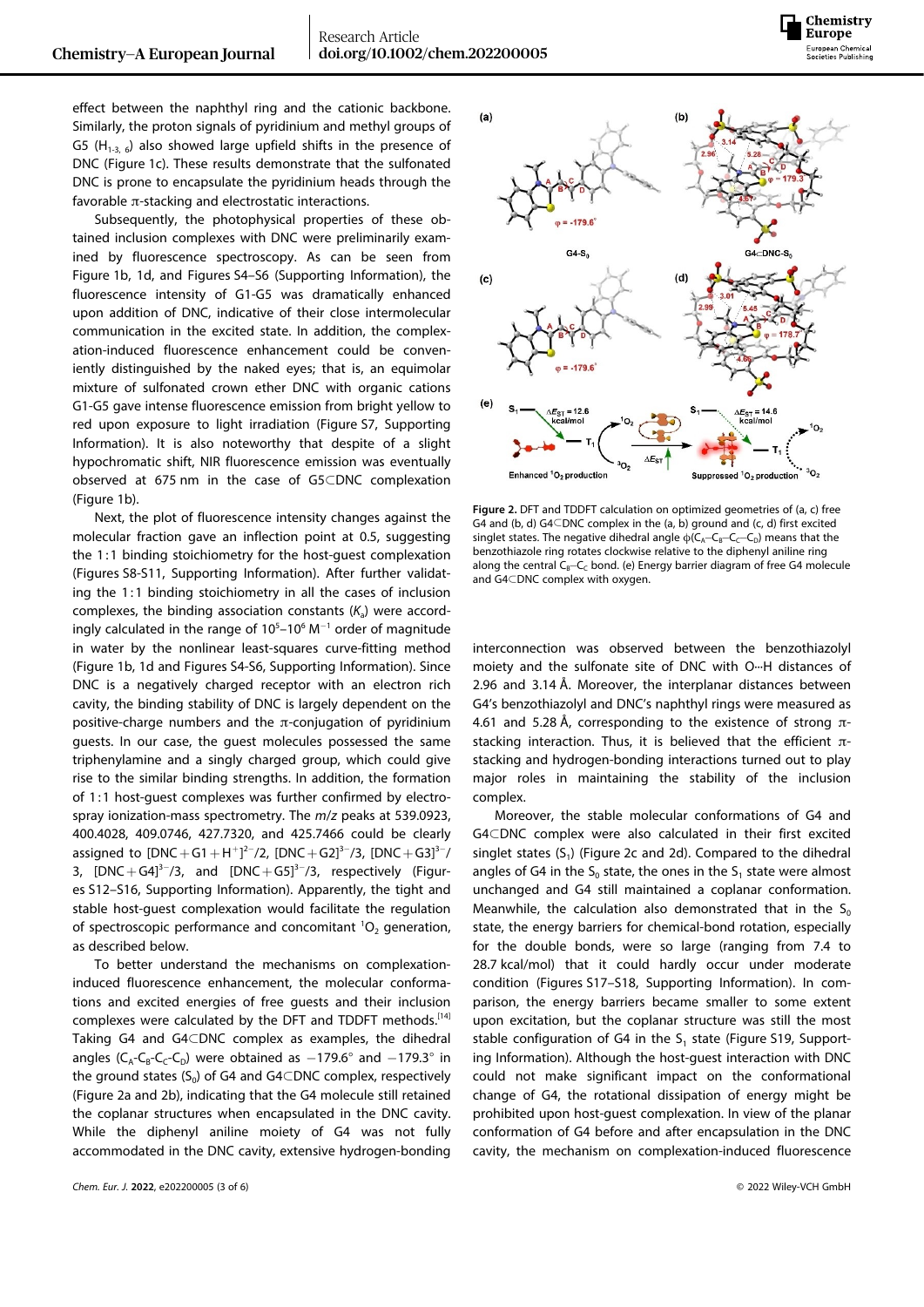

enhancement can be ruled out from the twisted intramolecular charge transfer relaxation.

Furthermore, on account of the excellent spectroscopic performance of triphenylamine-based derivatives, the  ${}^{1}O_{2}$ generation abilities of these obtained guest dyes (G1-G5) in solution were studied by using 9,10-anthracenediylbis(methylene)dimalonic acid (ABDA) as the detecting probe.<sup>[15]</sup> As discerned from Figure 3a, the UV-Vis absorbance intensity of ABDA gradually decreased in the presence of free G5 under the continuous light irradiation. In contrast, no such decrease was observed in the case of G5CDNC complex (Figure 3b). Meanwhile, no obvious change in the UV-Vis absorbance of ABDA was observed with or without DNC under the light irradiation, implying the ROS generation was greatly inhibited upon hostguest complexation with DNC (Figure S20, Supporting Information). Accordingly, the degradation percentage of ABDA largely decreased in the presence of DNC, due to the inhibition of  ${}^{1}O_{2}$ generation (Figure 3c and 3d). In addition, by comparing the integral area in absorbance spectra and using tris(2,2'-bipyridyl) ruthenium(II) chloride as the standard, the  ${}^{1}O_{2}$  quantum yield of G5 was calculated as high as 146%, whereas this value sharply decreased to only 8.8% after complexation with DNC (Figure S21 and Table S1, Supporting Information). The  ${}^{1}O_{2}$  generation abilities of G1-G4 were also investigated, giving a very similar complexation-induced inhibition effect and the structure-dependent  $^{1}O_{2}$  generation abilities (Figures S22–S25, Supporting Information).

Subsequently, quantum chemical calculations have also been performed to illuminate the regulation mechanism on  ${}^{1}O_{2}$ generation. It is known that after absorbing light, photosensitizers can be excited from  $S_0$  state to  $S_1$  state and then to the lowest excited triplet state  $(T_1)$  via the relaxation process of ISC pathway. Then, the energy is transferred to the ground state oxygen  $(^{3}O_{2})$  and ROS is accordingly generated. The ISC efficiency of a sensitizer is inversely proportional to the energy barrier ( $\Delta E_{ST}$ ) between S<sub>1</sub> and T<sub>1</sub> states and reducing  $\Delta E_{ST}$  is an effective strategy to achieve fluorescence enhancement.<sup>[16]</sup> In our case, the ΔE<sub>ST</sub> value of G4 alone is 12.6 kcal/mol, whereas this value increased to 14.6 kcal/mol in the presence of DNC (Figure 2e). That means, the ISC process of G4CDNC complex becomes difficult to take place and the  ${}^{1}O_{2}$  production is thus suppressed. Therefore, the radiative emission from  $S_1$  to  $S_0$  state emerges to be the predominant pathway and the fluorescence intensity of the inclusion complex is enhanced. These calculated results are well consistent with the spectroscopic data.

Considering the tunable  ${}^{1}O_{2}$  generation by the inclusion complexation with DNC, we were curious to know whether such conversion could be utilized to control the  ${}^{1}O_{2}$ -invloved photochemical reactions. It is known that thioether and anthryl derivatives could be easily oxidized by photosensitizers under light irradiation at a given wavelength. Thus, the photooxidation of (methylthio)benzene and anthracene were chosen as the model reactions to investigate the controllable catalytic performance of obtained supramolecular complexes. On ac-



**Figure 3.** UV-Vis spectra of ABDA in the presence of (a) G5 and (b) G5⊂DNC complex under white light irradiation (λ>420 nm, 220 mW/cm<sup>2</sup>; (c) Normalized degradation percentages of ABDA at 378 nm in the presence of G5 and G5⊂DNC under white light irradiation (λ>420 nm, 220 mW/cm<sup>2</sup>); (d) UV-Vis spectral integral area of G5 and G5 $\subset$ DNC complex ([G5] =  $1\times 10^{-5}$  M, [DNC] =  $1\times 10^{-5}$  M and [ABDA] =  $5\times 10^{-5}$  M).

*Chem. Eur. J.* **2022**, e202200005 (4 of 6) © 2022 Wiley-VCH GmbH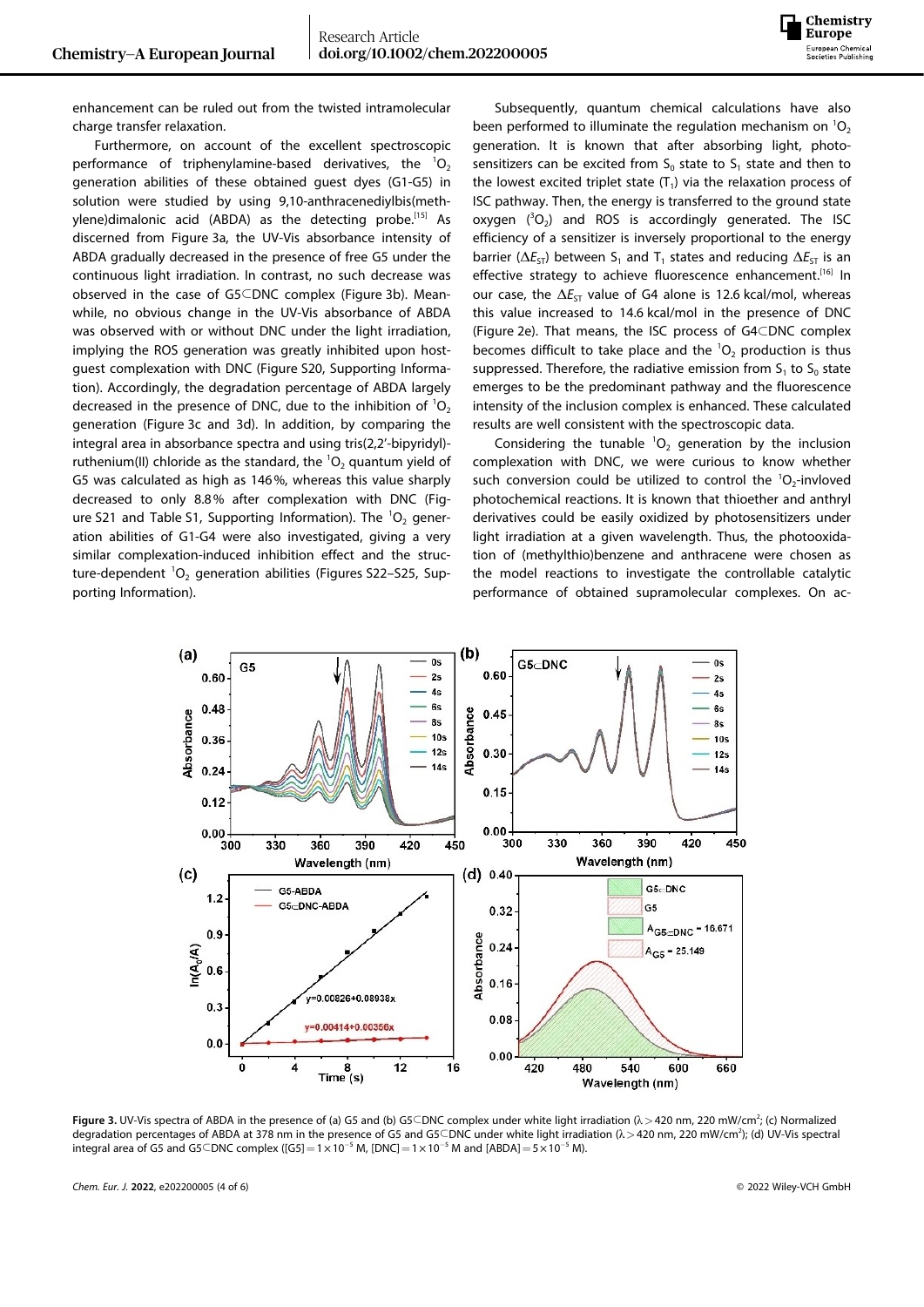

count of the highest  ${}^{1}O_{2}$  production efficiency, G5 was used as the photosensitizer to generate  ${}^{1}O_{2}$  under visible light irradiation (λ*>*420 nm). As can be seen from Figure 4a, (methylthio) benzene was largely consumed in the presence of G5, accompanied by the obvious decrease in UV-Vis absorbance in the range of 340–400 nm. However, no such decrease was observed in the case of G5CDNC complex (Figure 4b). Accordingly, the conversion ratios of photooxidation reaction could be conveniently recorded by comparing the integral areas of methyl groups in (methylthio)benzene and (methylsulfinyl) benzene at 2.42 and 2.80 ppm, respectively. As discerned from Figure S26 (Supporting Information), 91.7% of (methylthio) benzene was converted to (methylsulfinyl)benzene with G5 upon light irradiation for 5 h, whereas this value decreased to only 37.9% with  $G5$ CDNC complex under the same experimental condition. In the control experiments, the conversion efficiency of (methylthio)benzene was 36.9% and 25.2% in the presence and absence of DNC, respectively (Figure S27, Supporting Information). These results suggest that the photosensitizing ability of G5 could be completely inhibited by the complexation with DNC.

Similar controllable photooxidation could also take place using anthracene as the reactant. As shown in Figure 4c, the UV-Vis absorbance intensity of anthracene gradually decreased upon addition of photosensitizer but the UV-Vis absorbance



**Figure 4.** UV-Vis spectral changes of (a, b) (methylthio)benzene and (c, d) anthracene in the presence of (a, c) free G5 and (b, d) G5 $\subseteq$ DNC complex. Normalized degradation percentages of (e) (methylthio)benzene at 250 nm and (f) anthracene at 374 nm in presence of G5 and  $G5CDNC$  complex  $(G5]=[DNC]=1\times 10^{-5}$  M and [(methylthio)benzene] = [anthracene] - $=1.3\times 10^{-4}$  M).

was hardly changed when G5 or G5CDNC complex was irradiated alone in the range of 320–420 nm (Figure S28, Supporting Information), jointly indicative of photooxidation conversion of pristine anthracene. The *m*/*z* peak at 208.05171 in mass spectrum could be clearly assigned to anthraquinone as the photooxidation product (Figure S29, Supporting Information). In keen contrast, the decrease in UV-Vis absorbance was suppressed to great extent when DNC was added, apparently due to the host-guest-complexation-induced inhibition on  ${}^{1}O_{2}$ production (Figure 4d). These results demonstrate that the  ${}^{1}O_{2}$ generation efficiencies of photosensitizers and the conversion of photooxidation reactions could be significantly suppressed upon complexation with DNC (Figure 4e and 4f).

#### **Conclusion**

In conclusion, a series of pull-push-type photosensitizers (G2- G5) have been successfully synthesized using triphenylamine as the donor group, which can form very stable host-guest complexes with DNC. As investigated by the spectroscopic titration experiments and computational studies, the fluorescence emission of G1-G5 can be dramatically enhanced as a result of multiple favorable hydrogen-bonding and  $\pi$ stacking interactions. Remarkably, the NIR fluorescence enhancement has been realized in the G5CDNC complexation. Meanwhile, strikingly distinct  ${}^{1}O_{2}$  generation abilities have been achieved by altering the molecular structures of acceptor groups. It is also found that the  ${}^{1}O_{2}$  production can be efficiently suppressed once the photosensitizers are encapsulated in the DNC's ring, mainly due to the higher energy barrier between  $S_1$  and  $T_1$  states that can make undesirable effect on  ${}^{1}O_{2}$  production. More remarkably, the  ${}^{1}O_{2}$ -involved photooxidation of anthracene and (methylthio)benzene can be well-tuned by the host-guest complexation with DNC. To be envisaged, this unique crown ether-binding-controlled photooxidation in water can be easily amenable to many other scenarios and may find more versatile applications, such as photochemically assisted biomedical therapies and environmental remediation.

#### **Experimental Section**

All the experimental data, including compound characterization, UV-Vis/NMR spectral titration, quantum chemical calculation, and other results in the control experiments, have been provided in the Supporting Information.

#### *Acknowledgements*

This work was financially funded by the National Natural Science Foundation of China (grants 21871154, 22171148, 21873051, and 22131008) and the Fundamental Research Funds for the Central Universities, Nankai University.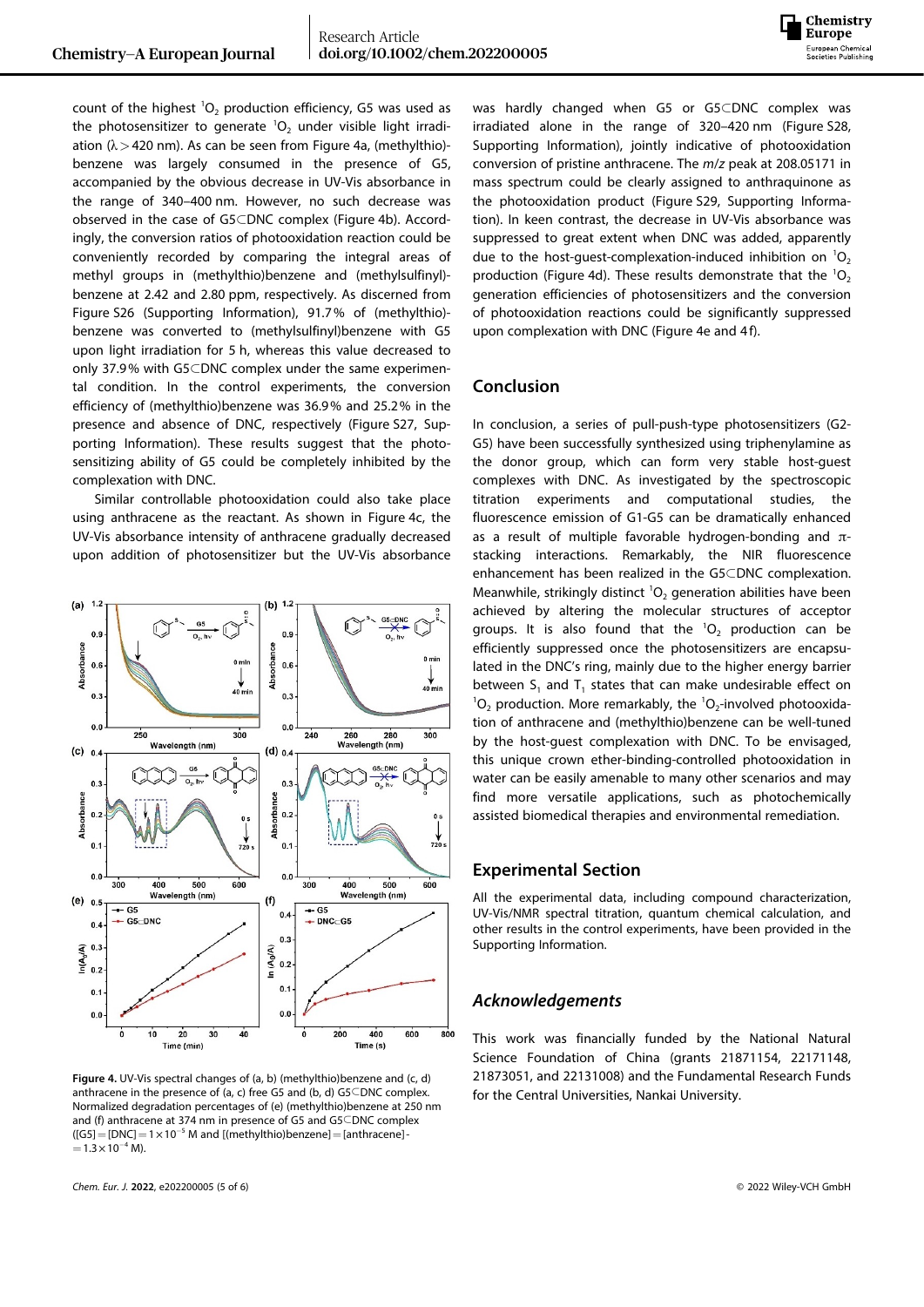

## **Conflict of Interest**

The authors declare no conflict of interest.

### **Data Availability Statement**

The data that support the findings of this study are available in the supplementary material of this article.

**Keywords:** host-guest chemistry **·** photooxidation reaction **·** singlet oxygen **·** water-soluble crown ether

- [1] a) G. Feng, G.-Q. Zhang, D. Ding, *Chem. Soc. Rev.* **2020**, *49*, [8179–8234](https://doi.org/10.1039/D0CS00671H); b) W. Zhu, M. Kang, Q. Wu, Z. Zhang, Y. Wu, C. Li, K. Li, L. Wang, D. Wang, B. Z. Tang, *Adv. Funct. Mater.* **2021**, *31*, [2007026;](https://doi.org/10.1002/adfm.202007026) c) P.-P. Jia, L. Xu, Y.-X. Hu, W.-J. Li, X.-Q. Wang, Q.-H. Ling, X. Shi, G.-Q. Yin, X. Li, H. Sun, Y. Jiang, H.-B. Yang, *J. Am. Chem. Soc.* **2021**, *143*, [399–408;](https://doi.org/10.1021/jacs.0c11370) d) K. Omoto, S. Tashiro, M. Shionoya, *J. Am. Chem. Soc.* **2021**, *143*, [5406–5412.](https://doi.org/10.1021/jacs.0c13338)
- [2] a) W. Wu, D. Mao, S. Xu, Kenry, F. Hu, X. Li, D. Kong, B. Liu, *[Chem](https://doi.org/10.1016/j.chempr.2018.06.003)* **2018**, *4*, [1937–1951](https://doi.org/10.1016/j.chempr.2018.06.003); b) J. He, Y. Wang, M. A. Missinato, E. Onuoha, L. A. Perkins, S. C. Watkins, C. M. St Croix, M. Tsang, M. P. Bruchez, *Nat. [Methods](https://doi.org/10.1038/nmeth.3735)* **2016**, *13*, [263–268](https://doi.org/10.1038/nmeth.3735).
- [3] a) E. Tanrıverdi Eçik, O. Bulut, H. H. Kazan, E. Şenkuytu, B. Çoşut, *New J. Chem.* **2021**, *45*, 16298–16305; b) D. Jia, X. Ma, Y. Lu, X. Li, S. Hou, Y. Gao, P. Xue, Y. Kang, Z. Xu, *Chin. Chem. Lett.* **2021**, *32*, [162–167](https://doi.org/10.1016/j.cclet.2020.11.052).
- [4] a) X.-Y. Lou, Y.-W. Yang, *J. Am. Chem. Soc.* **2021**, *143*, [11976–11981](https://doi.org/10.1021/jacs.1c07006); b) W.-M. Wang, D. Dai, J.-R. Wu, C.-Y. Wang, Y. Wang, Y.-W. Yang, *[Chem.](https://doi.org/10.1002/chem.202101437) Eur. J.* **2021**, *27*, [11879–11887;](https://doi.org/10.1002/chem.202101437) c) J. Zhang, H. Qiu, T. He, Y. Li, S. Yin, *Front. Chem.* **2020**, *8*, 560.
- [5] a) H. Kitagishi, K. Kano, *Chem. [Commun.](https://doi.org/10.1039/D0CC07044K)* **2021**, *57*, 148–173; b) X. Dai, X. Dong, Z. Liu, G. Liu, Y. Liu, *[Biomacromolecules](https://doi.org/10.1021/acs.biomac.0c01547)* **2020**, *21*, 5369–5379.
- [6] a) A. Mazzaglia, N. Angelini, R. Darcy, R. Donohue, D. Lombardo, N. Micali, M. T. Sciortino, V. Villari, L. M. Scolaro, *[Chem.](https://doi.org/10.1002/chem.200304861) Eur. J.* **2003**, *9*, [5762–5769;](https://doi.org/10.1002/chem.200304861) b) C. Chen, X. Ni, H.-W. Tian, Q. Liu, D.-S. Guo, D. Ding, *Angew. Chem. Int. Ed.* **2020**, *59*, [10008–10012;](https://doi.org/10.1002/anie.201916430) *[Angew.](https://doi.org/10.1002/ange.201916430) Chem.* **2020**, *132*, [10094–10098;](https://doi.org/10.1002/ange.201916430) c) H.-T. Feng, Y. Li, X. Duan, X. Wang, C. Qi, J. W. Y. Lam,

D. Ding, B. Z. Tang, *J. Am. Chem. Soc.* **2020**, *142*, [15966–15974;](https://doi.org/10.1021/jacs.0c06872) d) P. Li, Y. Chen, Y. Liu, *Chin. Chem. Lett.* **2019**, *30*, [1190–1197.](https://doi.org/10.1016/j.cclet.2019.03.035)

- [7] a) F.-F. Shen, Y. Chen, X. Xu, H.-J. Yu, H. Wang, Y. Liu, *[Small](https://doi.org/10.1002/smll.202101185)* **2021**, *17*, [2101185](https://doi.org/10.1002/smll.202101185); b) H.-J. Yu, Q. Zhou, X. Dai, F.-F. Shen, Y.-M. Zhang, X. Xu, Y. Liu, *J. Am. Chem. Soc.* **2021**, *143*, [13887–13894;](https://doi.org/10.1021/jacs.1c06741) c) J. Robinson-Duggon, F. Pérez-Mora, L. Valverde-Vásquez, D. Cortés-Arriagada, J. R. De la Fuente, G. Günther, D. Fuentealba, *J. Phys. [Chem.](https://doi.org/10.1021/acs.jpcc.7b07736) C* **2017**, *121*, [21782–21789.](https://doi.org/10.1021/acs.jpcc.7b07736)
- [8] a) L. Shao, Y. Pan, B. Hua, S. Xu, G. Yu, M. Wang, B. Liu, F. Huang, *[Angew.](https://doi.org/10.1002/anie.202000338) Chem. Int. Ed.* **2020**, *59*, [11779–11783;](https://doi.org/10.1002/anie.202000338) *Angew. Chem.* **2020**, *132*, [11877–](https://doi.org/10.1002/ange.202000338) [11881;](https://doi.org/10.1002/ange.202000338) b) B. Huang, P. Wang, Y. Ouyang, R. Pang, S. Liu, C. Hong, S. Ma, Y. Gao, J. Tian, W. Zhang, *ACS Appl. Mater. Interfaces* **2020**, *12*, 410138– 41046; c) W. Qian, M. Zuo, G. Sun, Y. Chen, T. Han, X.-Y. Hu, R. Wang, L. Wang, *Chem. Commun.* **2020**, *56*, [7301–7304](https://doi.org/10.1039/D0CC02962A).
- [9] G. Liu, X. Xu, Y. Chen, X. Wu, H. Wu, Y. Liu, *Chem. [Commun.](https://doi.org/10.1039/C6CC02996E)* **2016**, *52*, [7966–7969.](https://doi.org/10.1039/C6CC02996E)
- [10] a) H. J. Wang, H.-Y. Zhang, H. Wu, X.-Y. Dai, P.-Y. Li, Y. Liu, *[Chem.](https://doi.org/10.1039/C9CC01874C) Commun.* **2019**, *55*, [4499–4502;](https://doi.org/10.1039/C9CC01874C) b) C. Xu, Y. Chen, H.-Y. Zhang, Y. Liu, *[J.](https://doi.org/10.1016/j.jphotochem.2015.04.014) [Photochem.](https://doi.org/10.1016/j.jphotochem.2015.04.014) Photobiol. A* **2016**, *331*, 240–246; c) Q. Zhang, F. Chen, X. Shen, T. He, H. Qiu, S. Yin, P. J. Stang, *ACS Macro Lett.* **2021**, *10*, [873–879.](https://doi.org/10.1021/acsmacrolett.1c00228)
- [11] a) L. Chen, Y.-M. Zhang, L.-H. Wang, Y. Liu, *J. Org. [Chem.](https://doi.org/10.1021/jo400519z)* **2013**, *78*, 5357– [5363;](https://doi.org/10.1021/jo400519z) b) Y.-M. Zhang, X.-J. Zhang, X. Xu, X.-N. Fu, H.-B. Hou, Y. Liu, *[J.](https://doi.org/10.1021/acs.jpcb.6b02646) Phys. Chem. B* **2016**, *120*, [3932–3940.](https://doi.org/10.1021/acs.jpcb.6b02646)
- [12] P. Yin, T. Wang, Y. Yang, W. Yin, S. Zhang, Z. Yang, C. Qi, H. Ma, *[New](https://doi.org/10.1039/C9NJ03993G) J. Chem.* **2019**, *43*, [18251–18258](https://doi.org/10.1039/C9NJ03993G).
- [13] J. Wang, X. Zhu, J. Zhang, H. Wang, G. Liu, Y. Bu, J. Yu, Y. Tian, H. Zhou, *ACS Appl. Mater. Interfaces* **2020**, *12*, [1988–1996.](https://doi.org/10.1021/acsami.9b15577)
- [14] a) S. Grimme, J. Antony, S. Ehrlich, H. Krieg, *J. [Chem.](https://doi.org/10.1063/1.3382344) Phys.* **2010**, *132*, [154104;](https://doi.org/10.1063/1.3382344) b) G. Scalmani, M. J. Frisch, B. Mennucci, J. Tomasi, R. Cammi, V. Barone, *J. Chem. Phys.* **2006**, *124*, 94107.
- [15] W. Xu, M. M. S. Lee, J.-J. Nie, Z. Zhang, R. T. K. Kwok, J. W. Y. Lam, F.-J. Xu, D. Wang, B. Z. Tang, *Angew. Chem. Int. Ed.* **2020**, *59*, [9610–9616;](https://doi.org/10.1002/anie.202000740) *Angew. Chem.* **2020**, *132*, [9697–9703](https://doi.org/10.1002/ange.202000740).
- [16] K. Liu, X. Qiao, C. Huang, X. Li, Z. Xue, T. Wang, *[Angew.](https://doi.org/10.1002/anie.202103471) Chem. Int. Ed.* **2021**, *60*, [14365–14369](https://doi.org/10.1002/anie.202103471); *Angew. Chem.* **2021**, *133*, [14486–14490](https://doi.org/10.1002/ange.202103471).

Manuscript received: January 2, 2022 Accepted manuscript online: February 7, 2022 Version of record online: ■■